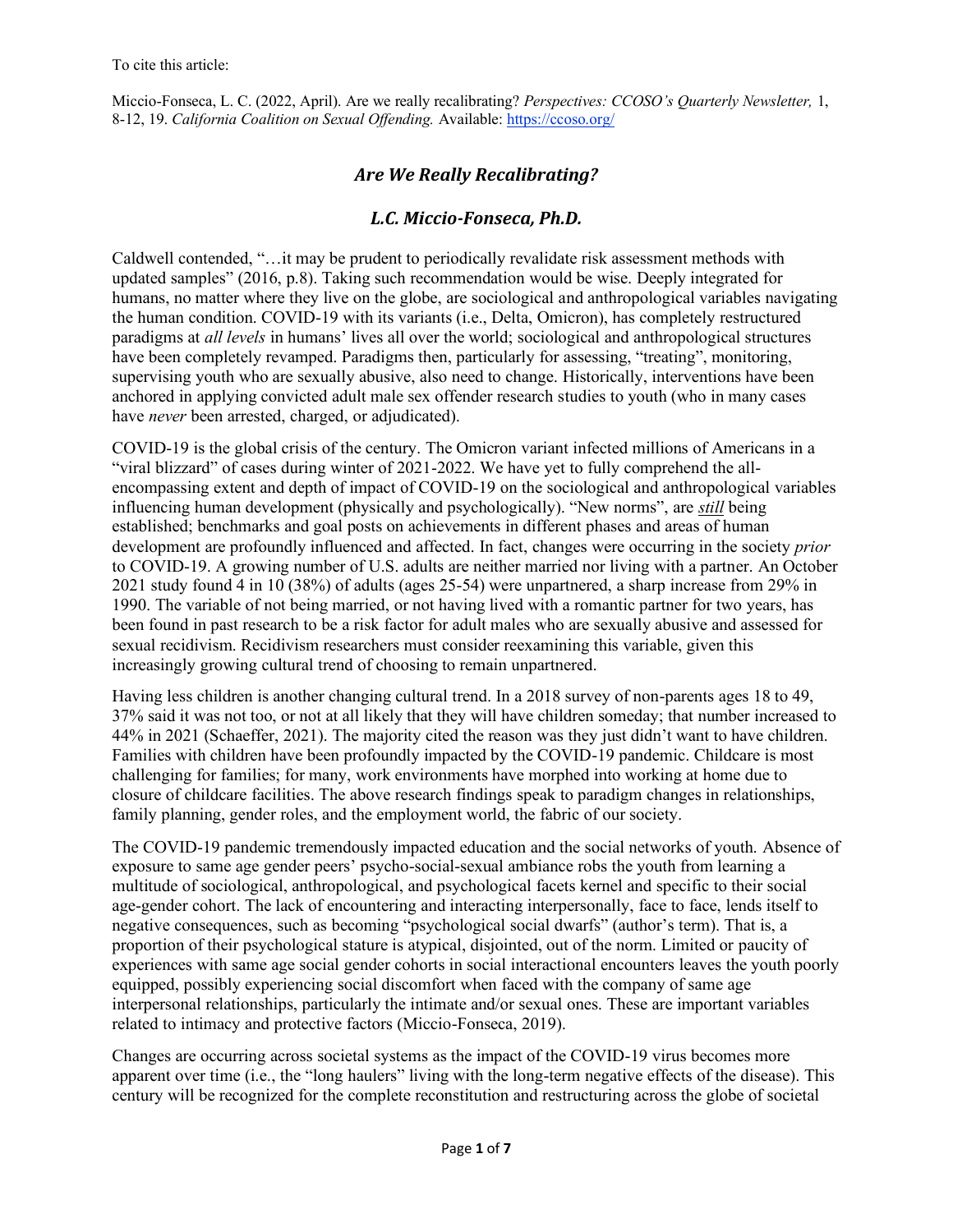norms, customs, traditions, societal systems and practices, along with protocols and practices of most professions. The field of working with youth who are sexually abusive is not isolated from such revamping; the silver lining of it all is the opportunity to re-build paradigms that are more age and gender appropriate for youth. Such paradigms must be divorced from the mixing of convicted adult male sex offender research findings on risk assessment tools (actuarial predictive tools) in risk assessments and treatment with youth, particularly when referenced for policy and guidelines. It is an opportune time to improve paradigms by being guided by scientifically based well-designed robust research studies. But *how* will this recalibration *really* be done?

Early steps to recalibrate reveal continued fossilized deficiencies. The calcified posture, of mixing convicted adult male sex offender research findings when assessing risk and treating youth is still blatantly apparent, continuing to abort and stifle advancement in the field. For example, the conference of the Association for the Treatment of Sexual Abusers (ATSA), a nationally recognized organization, is touted to be a wellspring of state-of-the-art research findings and trends. Theoretically, it is *the go-to place*. Professionals, new and seasoned, wanting to learn about current methods and practices in risk assessment and treatment of individuals who are sexually abusive and/or offensive, can purportedly obtain such important contemporary and scientifically anchored professional information and ethical practices. However, as an attendee at last year's annual conference (2021), this author was astounded by the significant absence of crucial up-to-date research and information provided in some of the workshops on adolescent assessment and treatment. In presentations on adolescents by professionals in the field (e.g., Ralph, 2021; Worling, 2021), there was a demonstrable absence of attention and accordance to current scientific research and findings, a *colander approach* (Miccio-Fonseca, 2021). Remarkably the presenters' workshops neglected to address, or even mention, several potent factors and variables needed to be considered when interviewing and intervening with today's youth. One was the impact of COVID-19; strangely, it was as though we were not in a pandemic as there *was absolutely no mention of COVID-19!* There was absolutely no consideration, or guidance as to what adjustments needed to be made and considered in terms of how the pandemic affects the overall development of the youth (i.e., physically and psychologically), or what adjustments professionals need to make in their assessments and/or treatment practices.

Presenters of the workshops also failed to mention the differences regarding forensic evaluations and nonforensic evaluations. *Adjudicated youth* and *non-adjudicated youth,* according to age and gender, were not differentiated; rather youth were lumped together and referred to as "juvenile with sex offenses", suggesting there were no distinctions, thus misleading professionals. Mental health professionals are not the Trier of Fact, nor acquainted with the Penal Codes on specific sex crimes to tie the youth's behavior to a criminal Penal Code. Accurately referring to a youth as "a sex offender", or their behavior as "sex crimes" means the youth *must be sanctioned*, adjudicated, True Found on charges levied, as defined by statute. Referring to youth who were *never* charged, or never *arrested*, or detained, or held in custody, and *never* adjudicated, as "juveniles with sex offenses" is erroneous and discriminatory. Youths with sexual criminal histories are distinctively different than youth who have never had contact with law enforcement.

There was also absolutely no mention, or considerations of the most dangerous of youth; those who are sexually violent and predatory sexually violent. *Zero,* was offered to the professional regarding guidance as to variables and/or factors to consider in assessment, risk assessment, treatment, and/or for monitoring and supervision of such dangerous, predatory youth, who fortunately are atypical. This incomprehensible lack of attention is evident in the field, noticeable by the dearth of studies and failure to consider in policies the needs of youth who may be sexually violent, and/or predatory sexually violent. For example, ATSA's (2017) *Practice Guidelines for Assessment, Treatment, and Intervention with Adolescents Who*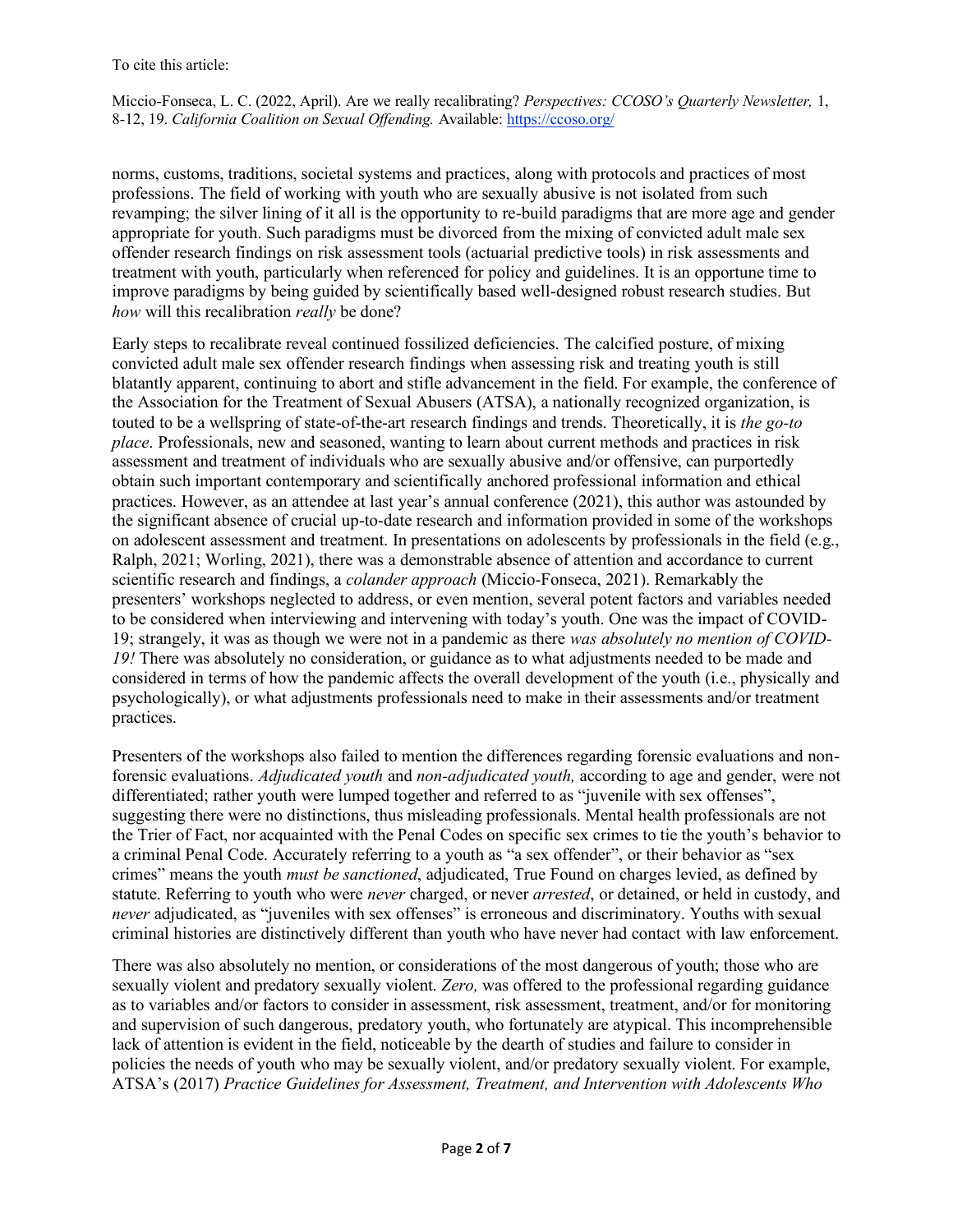*Have Engaged in Sexually Abusive Behavior* do not address these youth, nor does ATSA's (2020) policy paper on registration and community notification.

The old, calcified patterns stifling advancement in the field can also be seen in the funding of research projects that are poorly scrutinized, supervised, and monitored by unknowledgeable professionals, predictably resulting in a significantly substandard product. An example is a recent U.S. federally tax funded 1-million-dollar project to psychologists that aimed to create a new risk/needs assessment tool for youth. Close examination of the final report to the funding source revealed substantial deficiencies (see Miccio-Fonseca, 2020, 2021). The research design reflected a *colander approach* to assessment, that is, a demonstrable absence of attention and accordance to current scientific research findings. The review of research literature in the final report was myopic and incomplete. Most concerning was the lack of reliance on empirically supported and validated tools, including the failure to adhere to expected *basic*  psychological standards for constructing psychometric measures per American Psychological Association (APA) and American Educational Research Association (AERA). Researchers who examined the deliverables from the project (Rasmussen & Fagundes, 2021) found it cumbersome to implement the published tool, particularly when attempting to apply it to assess one of its stated target populations (i.e., transition-age youth ages 18 to 25).

Calcified posture is also evidenced in the tendency in the field to use the term "treatment" generically, largely ignoring the importance of the idiosyncratic treatment needs of youth according to their age, gender, and level of intellectual functioning. For psychologists, APA has established and approved various professional practitioners' guidelines and criteria to provide guidance to psychologists for prevention and treatment, regardless of theoretical orientation, clinical presentation, or treatment setting. These *"Professional Practice Guidelines"* encompass multicultural practice, in areas of specialty (i.e., forensic psychology), or treatment of various populations (e.g., boys and men, girls and women, transgender, gay, lesbian, and bisexual individuals) (APA, 2021). These guidelines attempt to clarify and extend in psychology APA's standard of evidence-based practice. Thus, prevention and treatment are seen as inherently *different.* The field of working with youth who are sexually abusive has not incorporated such differentiation. "Treatment", is loosely applied to *all* youth, whether they have clinical symptoms or not. Not all youth who are sexually abusive need "treatment", since not all have clinical symptoms of a mental health disorder. Presuming that youth need "treatment" pathologizes the youth.

Recommendations for treatment or prevention for youth who are sexually abusive generally lack *any*  differentiation of the needs for populations other than adjudicated male adolescents. This includes youth with low intellectual functioning, the younger youth (under age 12), and females and other genders. Not uncommon, there is no specific mention of the clinical diagnostic process or criteria determining need for clinical treatment. Rarely mentioned or differentiated when formulating "treatment plans" is the type of treatment modality, duration, and/or dosage and/or frequency. Is the treatment modality the same for nonadjudicated youth who *have never been arrested, charged, or adjudicated? Would it not be different?* 

There is a dearth of empirically anchored peer reviewed studies that compare the various *treatment modalities* and their effectiveness in outcomes regarding mitigating and/or reducing sexually abusive behaviors according to age and gender. There are no long-term outcome studies of treatment modalities on *large representative samples*, differentiating age and genders. Robust scientifically sound research is needed. Research studies with sizable samples (i.e., 300-500 subjects for each age groups and gender) are essential to have confidence in the findings; those experienced in research know this is the expected standard for generalizability. The larger the sample, the greater the findings can be generalized. Some researchers claim to have large samples; yet closer examination shows the samples are "pancaked". That is, the data are taken from different study designs and locations, collected from subjects at different points and psycho-social/anthropological times (often using various modalities of instruction, collection, forms,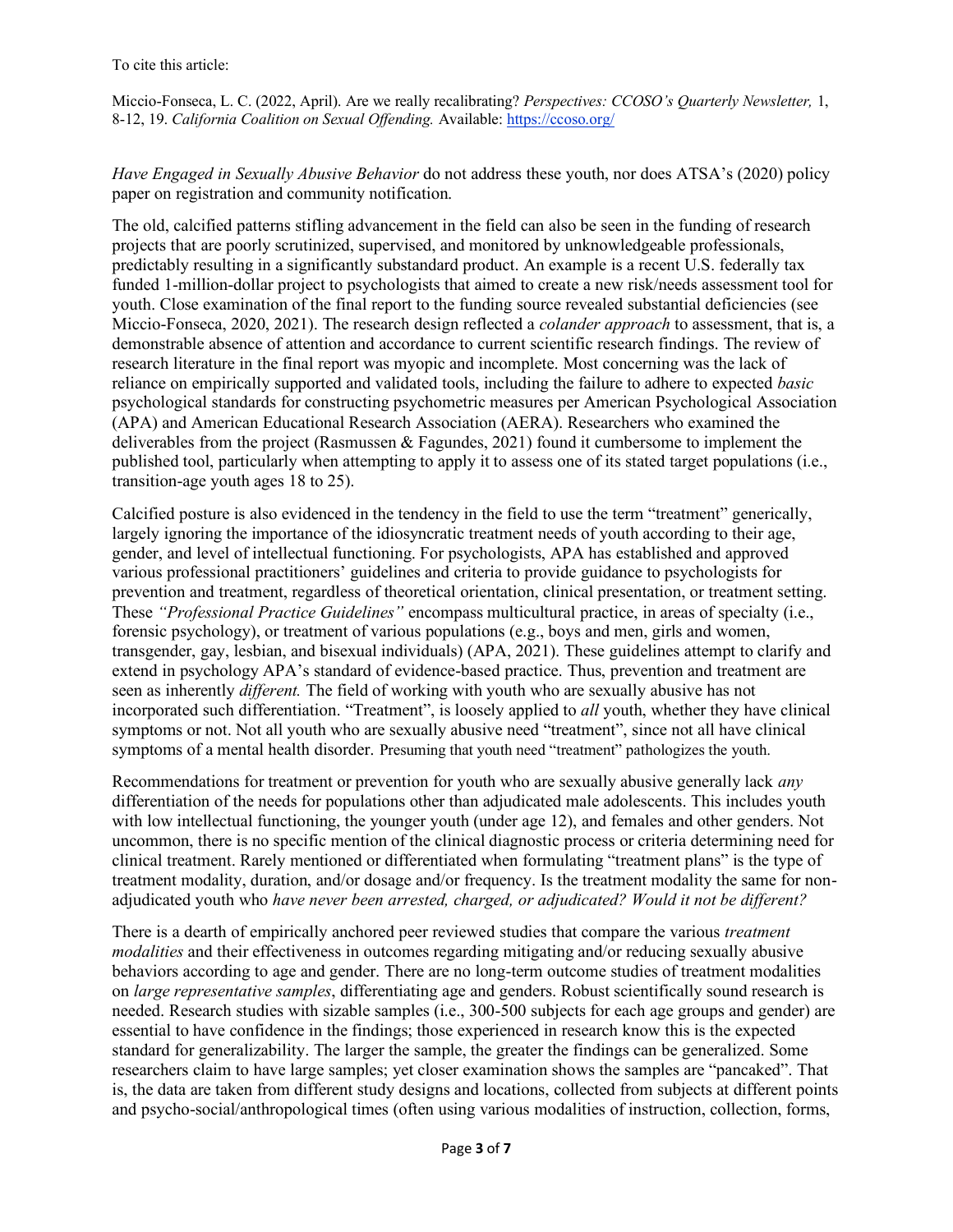etc.). Such studies are not generalizable to specific age and genders not to mention the significant limitations inherent from the convoluted methodology. Those few outcome studies available and published in peer reviewed journals have very small samples, seriously limiting generalizability of the findings, yet are informative.

The risk assessment and treatment paradigms in the field working with youth who are sexually abusive historically are rooted in an adult male criminal justice paradigm, extracted from risk (predictive) assessment tools and treatment programs for adult convicted male sex offenders. The paradigm is archaic its inception and application to youth, dating to the previous century and the work of the National Task Force on Juvenile Sexual Offending (1993). More recently the Risk-Needs-Responsivity (RNR), a longstanding adult model supported by decades of empirical studies (Andrews & Bonta, 2010) and employed worldwide on convicted adult criminal offenders, has appeared appealing to those who work with youth who are sexually abusive. However, though the RNR model *intuitively* looks encouraging in its application with *adjudicated* male juveniles, overlooked are developmental variables and gender differences. Adult male criminals lead criminal lifestyles, distinctly different from youth who typically have an absence of long histories of law enforcement involvement (i.e., arrests, charges, convictions), or judicial commitment or constraints (i.e., sentenced to correctional facilities such as jails, prisons, or placed on probation and/or parole).

*Intuitively*, the variables for younger youth, even older youth with criminal records, would seem to call for an entirely different approach that is aligned more with considerations for the genders and the developmental variables. Youth who are sexually abusive should not be studied as a homogenous group but instead, researchers need to examine *distinct developmental categories* of youth who are sexually abusive, separating out youth *according to age and gender*. Factors related to the youth's criminal offense pattern need to be differentiated and examined (e.g., severity of the crime, the age and gender of the victim, and victim's relationship to the offending youth). Treatment paradigms for youth who are sexually abusive derive their components from the study of *adult* male sex offenders and treatment, which is viewed as medical or psychosexual-pathological condition in the paradigm of "sexual deviancy". Such a posture is inappropriate for the developing young human.

Needed, at all levels of intervention, is the discerning of youth who have never been arrested, charged, or adjudicated, differentiating them from those who have such histories. Enhanced risk assessment, treatment, monitoring, and supervising youth who are sexually abusive may begin by implementing an approach sensitive to age and gender and *dissociated from the mixing of adult male convicted sex offender research findings*. Recalibration means moving away and leaving behind the paradigm of blanket "treatment" for all youth without any diagnostic distinction, to a more suitable model that is idiosyncratic according to age, gender, and intellectual functioning, not tied to a criminal and/or psychiatric paradigms.

An ad hoc template for differentiating sexually abusive youth "according to ad hoc categories (related to sex crimes or non-sexual crimes committed)" (Miccio-Fonseca & Rasmussen, 2014, p. 3) can be helpful in this regard. Categories delineated on page 3 include: (a) non-delinquent youth, (b) non-adjudicated delinquent youth, (c) non-adjudicated sexually abusive youth, (d) adjudicated sex offenders whose crime history is predominantly composed of sex crimes and/or sexually related sex crimes, and (e) adjudicated non-sexual offenders whose crime history is predominantly composed of non-sexual crimes. Nondelinquent youth and non-adjudicated, delinquent youth have had no contact with law enforcement, whereas youth in the other categories "have come to the attention of law enforcement in some fashion and/or have gone through proceedings in juvenile or adult court systems" (p. 3). The template offers a way for research studies to be more definitive in operationally defining the sample studied.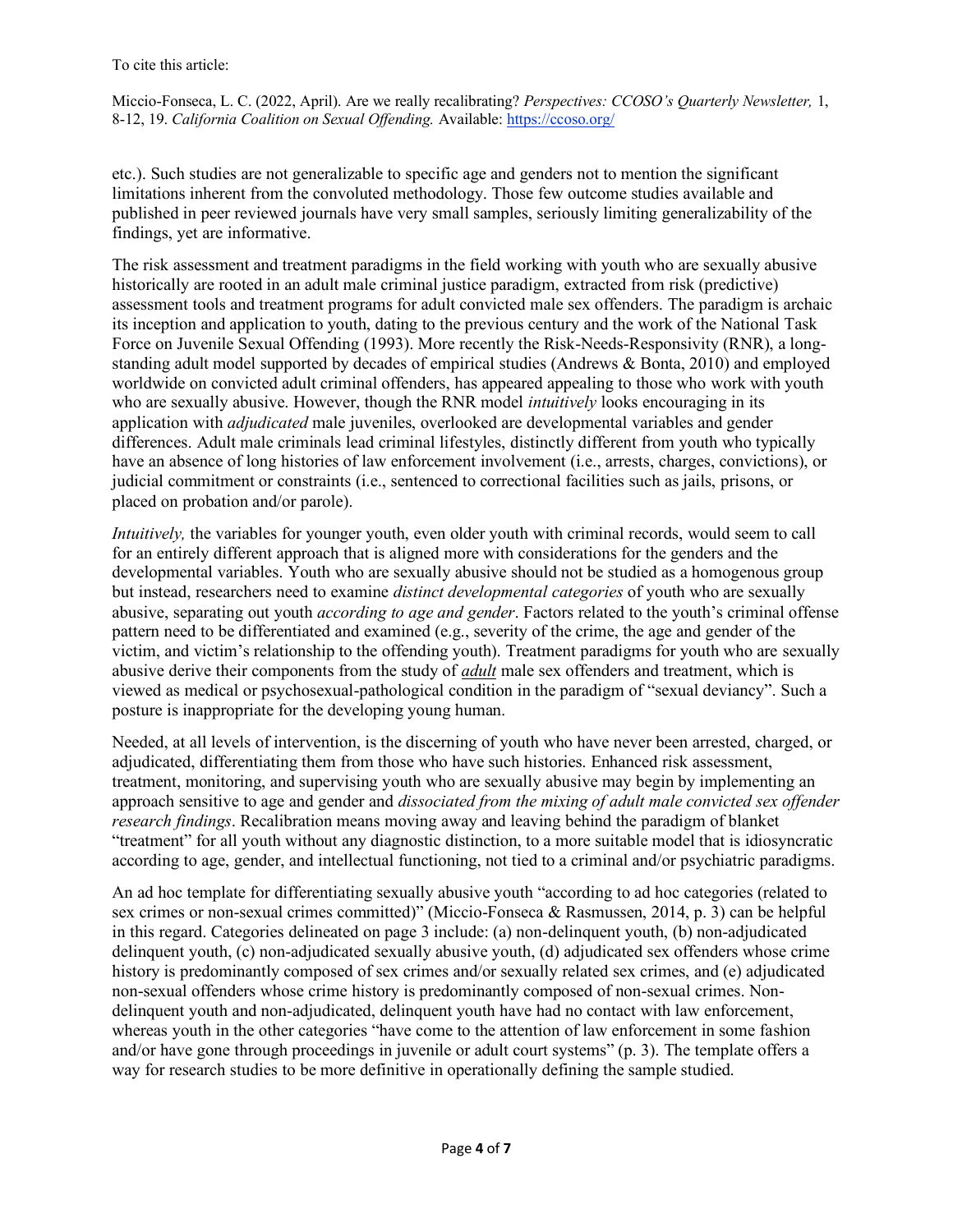Benefits would be gained if practitioners and programs distinguished between "treatment" and "prevention". "Treatment", is related to therapy, therapeutics, medication; all, related to care and remedy. "Prevention", is related to forestalling, thwarting, anticipation, precaution, and deterrence. Treatment and prevention are interventions. "Intervention", is related to interference, involvement, arbitration, mediation and conciliation. A gigantic step forward in the field would be to use these terms precisely, rather than enveloping all interventions for youth who have coarse sexual improprieties and/or sexually abusive behaviors as "treatment."

A viable option for the needed recalibration is the empirically supported trauma-informed model, Trauma Outcome Process Assessment (TOPA – Rasmussen, Burton, & Christopherson, 1992; Rasmussen, 1999, 2001, 2012). TOPA *is not a criminally anchored paradigm*, rather, a user-friendly model that provides pliable and versatile concepts that are practical useful *intervention strategies and not necessarily "treatment"* (i.e., one does not need a diagnostic category for intervention strategies). TOPA is more catholic in its approach and implementation, applicable to individuals of all ages, genders, intellectual capacities, and judicial status. Rasmussen's TOPA model, focuses on the *outcomes of abuse trauma* (generically), conceptualized as emotional (e.g., affect dysregulation), cognitive (e.g., cognitive distortions), and behavioral. *Behavioral outcomes* are viewed as three distinct possible responses. Two are maladaptive: *Self-victimization* and *Abuse*, associated with self-destructive and abusive responses respectively. The third, *Recovery and Integration*, deals with an adaptive response enabled by selfawareness and a safe environment for recovery (Rasmussen, 1999, 2012).

The recalibration of the paradigm dealing with youth who are sexually abusive is monumental. It means extricating the decades' old calcified anchored template and practices of reporting myopic (cherry picking) research findings and mixing convicted adult male sex offender research studies in risk assessment and treatment with youth. The recalibration demands that researchers, practitioners, administrators, and policy makers maintain intellectual honesty in fundamental methodological scientific standards of ethical and clinical practices, to be *currently* informed, forthright with the literature and research findings. It is particularly incumbent of clinical psychologists, involved in treatment, research, and creating psychometric measures, to strictly follow the APA ethical standards for clinical and research practices (APA, 2021). This historically has been notably absent regarding tools that assess a youth's risk level and treatment needs related to sexually abusive behaviors and youth. The lack of adherence to the APA ethical standards by psychologists must be called out, for continued silence likely contributes to the lack of replication studies (or inconsistent findings).

Recommended approvals and endorsements of appointments to policy boards and/or committees are expected to be invested in sustaining the highest standard of practice in the field versus attempting to legitimize either outdated practices or creating illusions of "new" practices that have no (or limited) empirical support or published peer reviewed studies. Giving blinded endorsements to those affiliates, allies, and advocates (who may in fact lack the specific expertise), contributes little. Without having fair independent robust peer review examination of qualifications by those with in depth experience in selected areas, the appointments are nothing more than gatekeeping, an ailment long existing in the field of "treatment" and risk assessment of youth who are sexually abusive. Expected of researchers and clinicians are objectivity, candidness, and the awareness of their own limitations. These are standards of practice, hallmarks of scholarship and research.

The fossilization of a paradigm for assessing, treating, and otherwise intervening with youth who have coarse sexual improprieties and/or sexually abusive behaviors is most concerning. We may be missing a golden opportunity to recalibrate our interventions in a fashion that does not criminalize or pathologize these youth.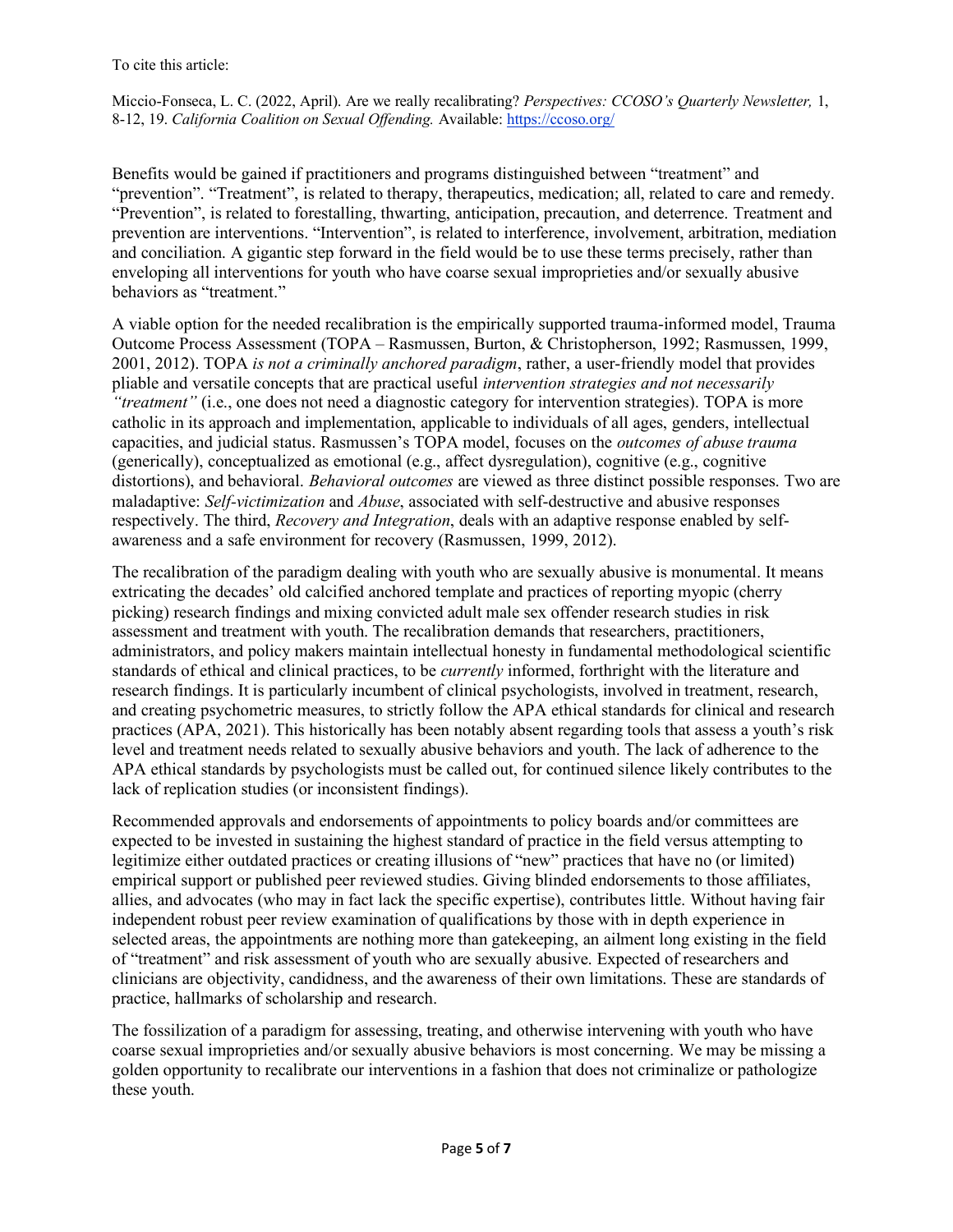To cite this article:

Miccio-Fonseca, L. C. (2022, April). Are we really recalibrating? *Perspectives: CCOSO's Quarterly Newsletter,* 1, 8-12, 19. *California Coalition on Sexual Offending*. Available[: https://ccoso.org/](https://ccoso.org/)

## *L.C. Miccio-Fonseca, Ph.D., Clinical Psychologist and Researcher, Clinic for the Sexualities, San Diego, CA*

## *References*

American Psychological Association (2013). Specialty guidelines for forensic psychology. *American Psychologist, 68*(1), 7–19. https://doi.org/10.1037/a0029889

American Psychological Association. (2021). *Professional practice guidelines for evidence-based psychological practice in health care.* Retrieved from https://www.apa.org/about/policy/evidence-basedpsychological-practice-health-care.pd

American Educational Research Association (AERA), American Psychological Association (APA), & National Council on Measurement in Education (NCME). (2014). *Standards for educational and psychological testing.* AERA.

Andrews, D. A., & Bonta, J. (2010). Rehabilitating criminal justice policy and practice. *Psychology, Public Policy, and Law, 16*(1), 39–55. https://doi.org/10.1037/a00162

Association for the Treatment of Sexual Abusers. (2017). *Practice guidelines for assessment, treatment, and intervention with adolescents who have engaged in sexually abusive behavior.* Author. Available at https://www.atsa.com/Public/Adolescent/ATSA\_2017\_Adolescent\_ Guidelines\_TOC.pdf

Caldwell, M. F. (2016, July 18). Quantifying the decline in juvenile sexual recidivism rates. *Psychology, Publica Policy, and Law.* Advance online publication: http://dx.doi.org/10.1037/law0000094

Miccio-Fonseca, L. C. (2019). Family Lovemap and erotically related protective factors. *Special Issue on Risk Assessment of Sexually Abusive Youth Journal of Child Sexual Abuse:, 27*(8), 901-917. https://doi.org/10.1080/10538712.2018.1494655

Miccio-Fonseca, L. C. (2020). *MEGA♪*: tool: An analysis of "Risk/Treatment Needs and Progress Protocol" by Kang, Beltrani, Manheim, Spriggs, Nishimura, Sinclair, Stachniuk, Pate, Righthand, Prentky, and Worling (2019), *Journal of Child Sexual Abuse.* Published online 05 Mar 2020. DOI:10.1080/10538712.2020.173316

Miccio-Fonseca, L. C. (2021) A critical assessment of the Youth Needs and Progress Scale. *Journal of Child Sexual Abuse, 30*(7), 765-784, DOI: 10.1080/10538712.2021.1914260

Miccio-Fonseca, L. C., & Rasmussen, L. A. (2014). *MEGA♪*: Empirical support for nomenclature on the anomalies: Sexually violent and predatory youth. *International Journal of Offender Therapy and Comparative Criminology,* 1–17. Published online 2 May 2014. doi:10.1177/030624X14533265\

National Adolescent Perpetrator Network (1993). The revised report from the National Task Force on Juvenile Sexual Offending. *Juvenile and Family Court Journal, 44*(4), 5-120. First published: November 199[3 https://doi.org/10.1111/j.1755-6988.1993.tb00929.x](https://doi.org/10.1111/j.1755-6988.1993.tb00929.x)